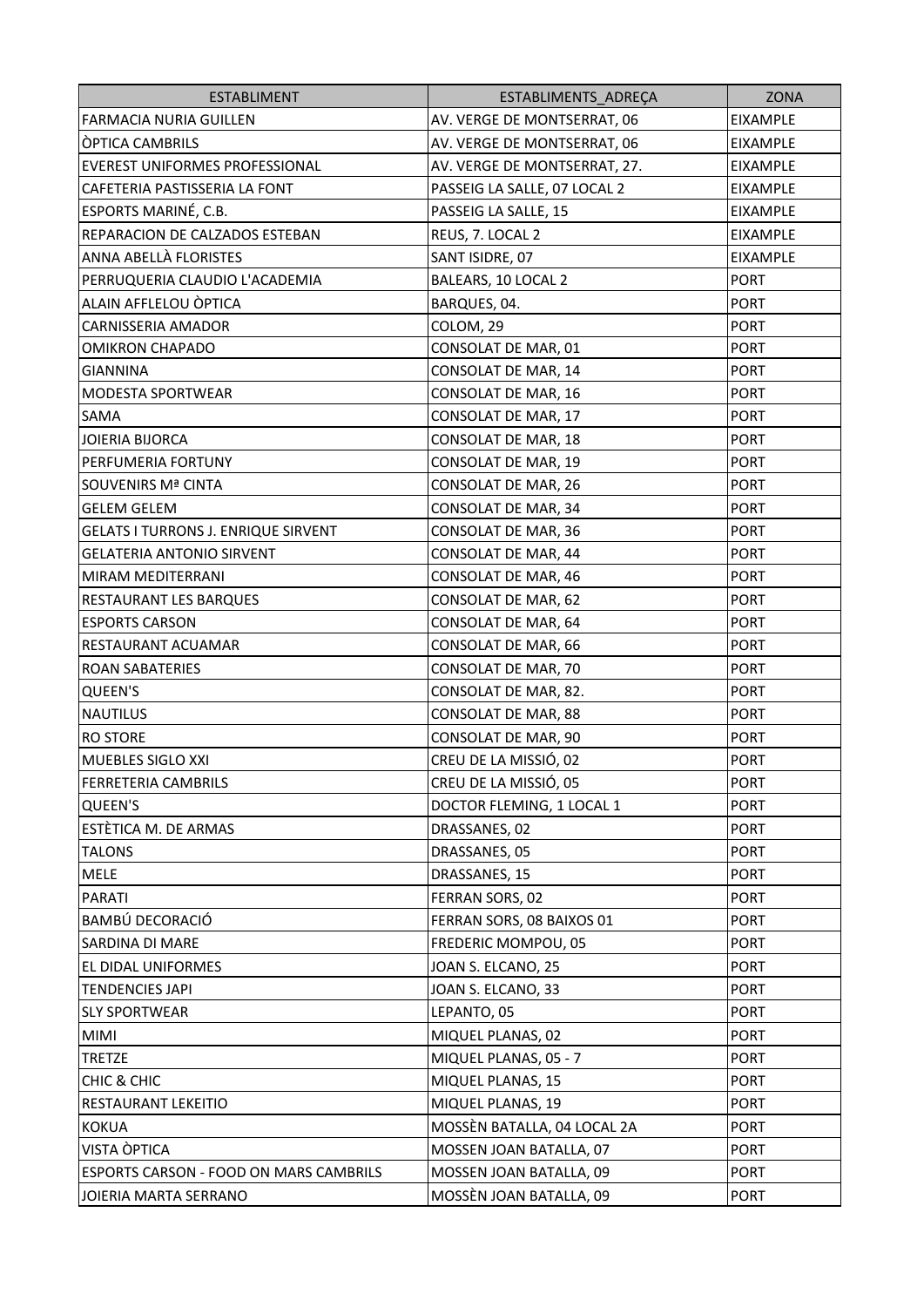| <b>BASTIDA PEUETS</b>                   | MOSSÈN JOAN BATALLA, 10            | <b>PORT</b> |
|-----------------------------------------|------------------------------------|-------------|
| LE COQUETT                              | NARCIS DE MONTURIOL,02             | <b>PORT</b> |
| <b>GIMNAS CAMBRILS PORT</b>             | PAIS BASC, 02 (SOTAN)              | <b>PORT</b> |
| PERRUQUERIA NOU ESTIL                   | PAIS BASC, 03                      | <b>PORT</b> |
| <b>FARMACIA SONIA GOMEZ</b>             | PAIS BASC, 18                      | <b>PORT</b> |
| PEIXATERIA TARRACO SEA FOOD             | PAU CASALS, 25                     | <b>PORT</b> |
| UNDERCOLORS OF BENETTON                 | PAU CASALS, 30.                    | <b>PORT</b> |
| <b>GARGOLA</b>                          | PAU CASALS, 59                     | <b>PORT</b> |
| LA MAR DE CROISSANTS                    | PESCADORS, 04                      | <b>PORT</b> |
| CARNISSERIA - DEGUSTACIÓ DANIEL SALINAS | PESCADORS, 09                      | <b>PORT</b> |
| LLIBRERIA BELLART                       | PESCADORS, 09                      | <b>PORT</b> |
| <b>SAMA</b>                             | PESCADORS, 13                      | <b>PORT</b> |
| <b>GALATEA LLIBRES</b>                  | PESCADORS, 17 BAIXOS               | <b>PORT</b> |
| LLIBRERIA TORREVISCA                    | PLAÇA ARAGÓ - SANT PERE, 23        | <b>PORT</b> |
| <b>OMIKRON CHAPADO</b>                  | PLAÇA CATALUNYA, 11                | <b>PORT</b> |
| <b>NAPA MUNDI</b>                       | PLAÇA CATALUNYA, 13                | <b>PORT</b> |
| <b>RUSH IN BOUTIQUE</b>                 | PLAÇA CATALUNYA, 15                | <b>PORT</b> |
| <b>BIJOUX</b>                           | PLAÇA CATALUNYA, 16                | <b>PORT</b> |
| <b>AQUARIUM</b>                         | PLAÇA CATALUNYA, 18                | <b>PORT</b> |
| PASTISSERIA LA FONT                     | PLAÇA CONSTITUCIÓ, 04              | <b>PORT</b> |
| <b>LUMARC</b>                           | PLAÇA CONSTITUCIÓ, 08              | <b>PORT</b> |
| <b>MAPFRE</b>                           | PLAÇA CONSTITUCIÓ, 6               | <b>PORT</b> |
| CLINICA DENTAL FAMILIAR NÚRIA GATNAU    | PLAÇA CONSTITUCIÓ, 7               | <b>PORT</b> |
| FARMACIA LLUIS M. COLOM                 | PLAÇA DE LA CONCORDIA, S/N         | <b>PORT</b> |
| <b>DELAMAR GOURMET</b>                  | RAMBLA JAUME I, 04                 | <b>PORT</b> |
| <b>BEATRIZ MODA INFANTIL</b>            | RAMBLA JAUME I, 07                 | <b>PORT</b> |
| BAR RTE. EL RACÒ IBÈRIC                 | RAMBLA JAUME I, 11 LOCAL 2         | <b>PORT</b> |
| <b>FARMACIA MIREIA VALLS</b>            | RAMBLA JAUME I, 17                 | <b>PORT</b> |
| LE PETIT NOAH                           | RAMBLA JAUME I, 17                 | <b>PORT</b> |
| ELECTRO T.S.C.                          | RAMBLA JAUME I, 18                 | <b>PORT</b> |
| <b>POTS PINTURES</b>                    | RAMBLA JAUME I, 26.                | <b>PORT</b> |
| ROSELLA PRET A PORTER                   | RAMBLA JAUME I, 28                 | <b>PORT</b> |
| NATURE ESTÈTICA                         | RAMBLA JAUME I, 34                 | <b>PORT</b> |
| <b>ROAN SABATERIES</b>                  | RAMBLA JAUME I, 41. LOCAL 1        | <b>PORT</b> |
| FLECA DEL PORT                          | RAMBLA JAUME I, 44                 | <b>PORT</b> |
| <b>OASI PER A LA LLAR</b>               | RAMBLA JAUME I, 45                 | <b>PORT</b> |
| <b>CAL SENDRA</b>                       | RAMBLA JAUME I (GRUP SANT PAU, 95) | <b>PORT</b> |
| RESTAURANT PIZZERIA DUOMO               | RAMBLA REGUERAL, 04                | <b>PORT</b> |
| <b>HOTEL RTE. CAN SOLÉ</b>              | RAMON LLULL, 19 - 21               | <b>PORT</b> |
| LULU                                    | RAMON LLULL, 31.                   | <b>PORT</b> |
| ORTOPEDIA MIREIA VALLS                  | RAMÓN LLULL, 34                    | <b>PORT</b> |
| SAUDAVEL HERBOLARI                      | ROGER DE LLÚRIA, 35. (PL. ARAGÓ)   | <b>PORT</b> |
| <b>TREMPAT</b>                          | SANT ANTONI, 07                    | <b>PORT</b> |
| <b>GAWA</b>                             | SANT JORDI, 05                     | <b>PORT</b> |
| <b>MELE</b>                             | SANT JORDI, 06                     | <b>PORT</b> |
| <b>QUEEN'S</b>                          | SANT PERE, 06 LOCAL 1.             | <b>PORT</b> |
| <b>STRIATA</b>                          | SANT PERE, 08                      | <b>PORT</b> |
| ELECTRODOMÉSTICS MARTI I FILLS          | SANT PERE, 09.                     | <b>PORT</b> |
| <b>TISSU</b>                            | SANT PERE, 10                      | <b>PORT</b> |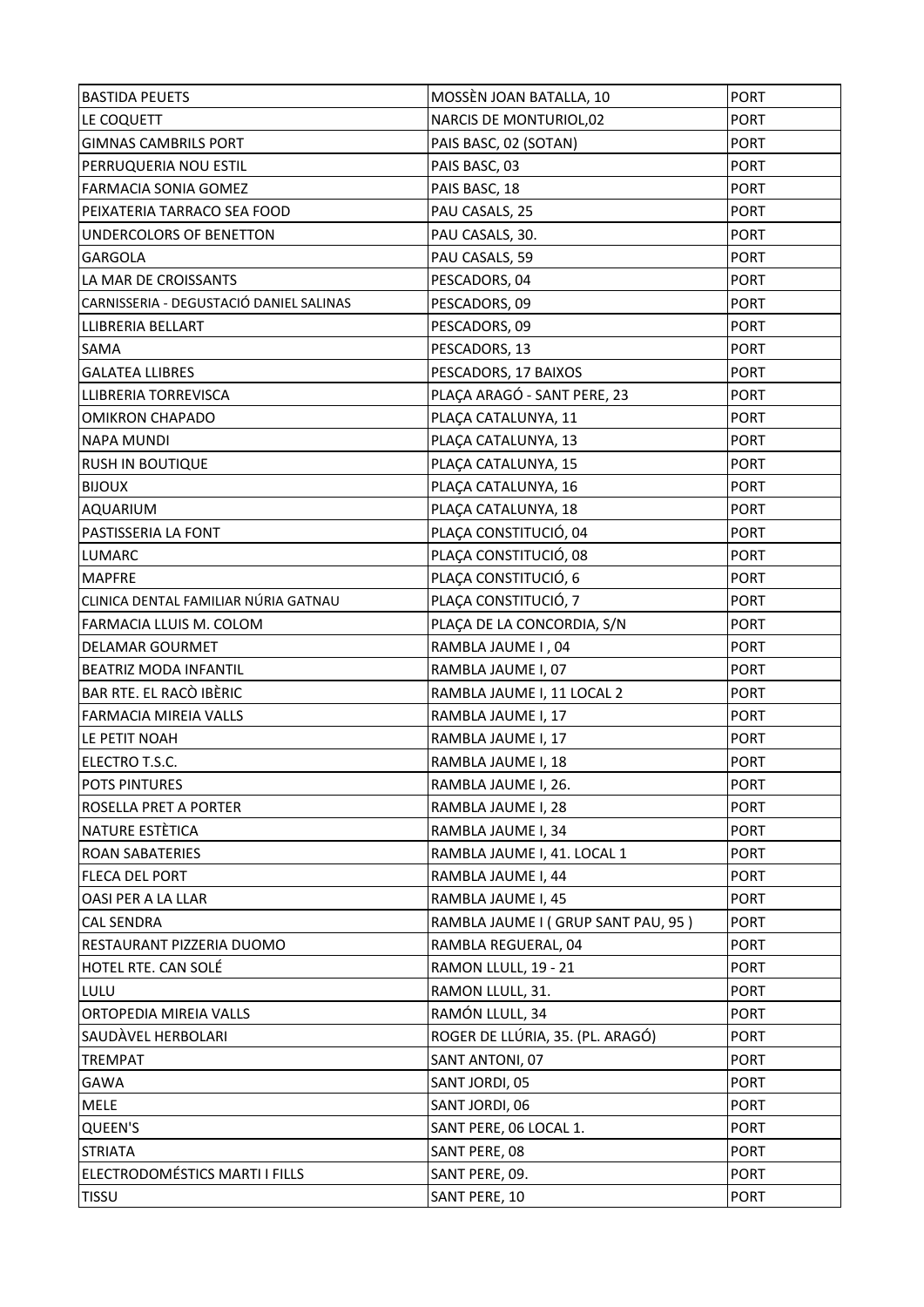| LAVILLA                             | SANT PERE, 12                    | <b>PORT</b> |
|-------------------------------------|----------------------------------|-------------|
| <b>BOUTIQUE 1995</b>                | SANT PERE, 14                    | <b>PORT</b> |
| <b>TENDENCIES JAPI</b>              | SANT PERE, 22                    | <b>PORT</b> |
| <b>CALCATS TORNÉ</b>                | SANT PERE, 23                    | <b>PORT</b> |
| <b>ANGELETS</b>                     | SANT PERE, 26                    | <b>PORT</b> |
| <b>MELE</b>                         | TRAVESSIA ANCORA, 01             | <b>PORT</b> |
| PERRUQUERIA URBAN STYLE             | VALÈNCIA, 01                     | <b>PORT</b> |
| CALZADOS LUZEÑO                     | VALÈNCIA, 22                     | <b>PORT</b> |
| ESTANC EXP. NÚM. 5                  | MONTROIG, 01                     | <b>PORT</b> |
| <b>ROSA MODES</b>                   | JOSEP ANSELM CLAVÉ, 03           | <b>VILA</b> |
| <b>MERCADONA</b>                    | AV. ADELAIDA, 02                 | <b>VILA</b> |
| JAVIER TORRENTE BARBERS             | AV. BAIX CAMP, 2                 | <b>VILA</b> |
| <b>FARMACIA FREDERIC BARCELONA</b>  | AV. INDEPENDÈNCIA, 01            | <b>VILA</b> |
| <b>EL CARRUSEL</b>                  | AV. INDEPENDÈNCIA, 03            | <b>VILA</b> |
| ESPREMEDORA COMUNICACIO VISUAL      | AV. INDEPENDENCIA, 05 LOCAL 1    | <b>VILA</b> |
| SAUDAVEL HERBOLARI                  | AV. INDEPENDÈNCIA, 10            | <b>VILA</b> |
| CENTRE M. PASCUALI & ASSOCIADOS     | AV. INDEPENDÈNCIA, 20. LOCAL 4   | <b>VILA</b> |
| <b>FUSTA</b>                        | DR. JOSEP M. QUERAL MUÑOZ,. 1    | <b>VILA</b> |
| <b>FARMACIA LOURDES SUILS</b>       | FRANCESC MORAGAS I BARRET, 02    | <b>VILA</b> |
| <b>ROAN SABATERIES</b>              | FRANCESC PEREZ DOLC, 22-24       | <b>VILA</b> |
| <b>BEATRIZ RODRIGUEZ ESTILISTES</b> | FRANCESC PEREZ DOLÇ, 23          | <b>VILA</b> |
| CALZADOS LUZEÑO                     | FRANCESC PEREZ DOLÇ, 25          | <b>VILA</b> |
| <b>VESTEIX-TE</b>                   | FRANCESC PEREZ DOLÇ, 30, LOCAL 1 | <b>VILA</b> |
| POLLOS A L'AST RAFI                 | FRANCESC PEREZ DOLÇ, 31          | <b>VILA</b> |
| <b>DENTALVI</b>                     | FRANCESC PEREZ DOLÇ, 33          | <b>VILA</b> |
| <b>NOU CONFORT CAMBRILS</b>         | FRANCESC PEREZ DOLÇ, 34          | <b>VILA</b> |
| SANGENIS GESTIÓ I SERVEIS           | <b>GENERAL PRIM, 02</b>          | <b>VILA</b> |
| <b>VILA OUTLET</b>                  | HOSPITAL, 08                     | <b>VILA</b> |
| <b>CORSETERIA NURIA</b>             | HOSPITAL, 12                     | <b>VILA</b> |
| <b>EDUARD'S JOIERIA</b>             | JACINT VERDAGUER, 05             | <b>VILA</b> |
| SECRETS, MODA ÍNTIMA                | JACINT VERDAGUER, 05             | <b>VILA</b> |
| CENTRE D'ESTÈTICA M. DE ARMAS       | JOAN MARAGALL, 16                | <b>VILA</b> |
| <b>BOTIGA MÁSMÓBIL CAMBRILS</b>     | JOSEP ANSELM CLAVÉ, 13. LOCAL 2  | <b>VILA</b> |
| <b>BARBERIA PANISELLO</b>           | PLAÇA MARQUES DE MARIANAO, 04    | <b>VILA</b> |
| CHICSHOP.CAT                        | PASSEIG ALBERT, NÚM. 7, BAIXOS A | <b>VILA</b> |
| ELECTRÒNICA SERGI                   | PERE III, 03                     | <b>VILA</b> |
| <b>RETALLS</b>                      | PERE III, 06. LOCAL 2            | <b>VILA</b> |
| <b>OPTICA ART VISUAL</b>            | PERE III, 07                     | <b>VILA</b> |
| <b>CAPRABO</b>                      | PERE III, 08                     | <b>VILA</b> |
| <b>TEISA</b>                        | PLAÇA DE LA VILA, 06.            | <b>VILA</b> |
| <b>EL VESTIDOR</b>                  | PLAÇA DE LA VILA, 20 BAIXOS      | <b>VILA</b> |
| <b>MARFIL</b>                       | PLAÇA DE LA VILA, 13 B           | <b>VILA</b> |
| ROSTISSERIA CAN MAS                 | PLAÇA JOSEP MARTI I NOLLA, 03    | <b>VILA</b> |
| <b>CASA SARRÀ</b>                   | PLAÇA MARIANAO, 02               | <b>VILA</b> |
| ANIMAL PERRUQUERIA CANINA           | PLAÇA MARIANAO, 03               | <b>VILA</b> |
| PEINART PERRUQUERIA                 | POMPEU FABRA, 10 - LOCAL 1       | <b>VILA</b> |
| <b>FERRETERIA CAMBRILS</b>          | SANT PLÀCID, 22                  | <b>VILA</b> |
| <b>TRAÇ</b>                         | SINDICAT, 01 DRETA               | <b>VILA</b> |
| <b>MONTDESCANS</b>                  | VERGE DEL CAMÍ, 07               | <b>VILA</b> |